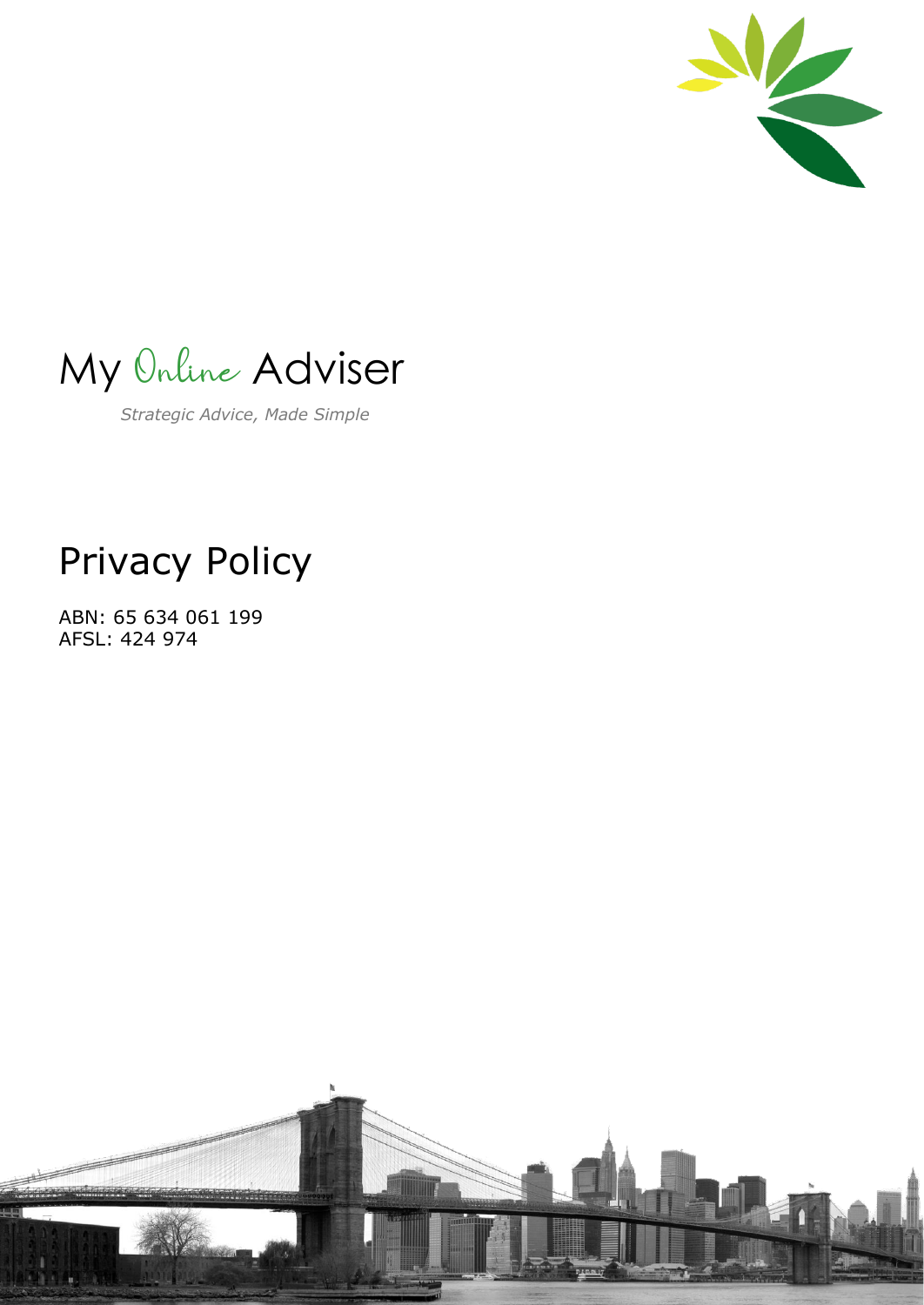

### PURPOSE OF PRIVACY POLICY

The purpose of the Privacy Policy is to outline how My Online Adviser Pty Ltd (My Online Adviser) and its officers, advisers, agents and employees collect, use and retain personal and sensitive information. My Online Adviser obtains and retains that personal and sensitive information in accordance with the Australian Privacy Principles (APPs). The APPs were introduced by the Privacy Amendment (Enhancing Privacy Protection) Act 2012 (Cth) (Privacy Amendment Act). The Privacy Amendment Act introduced significant changes to the Privacy Act 1988 (Cth) (Privacy Act). The Privacy Amendment Act includes new, harmonised, privacy principles that regulate the handling of personal information by businesses. This Policy provides guidance on how to meet the privacy obligations imposed by the APPs, the Privacy Amendment Act and the Privacy Act.

### DEFINITION OF PRIVACY POLICY

Personal information means information individual who is reasonably identifiable:

- Whether the information or opinion is true or not; and
- Whether the information or opinion is recorded in a material formor not.

What constitutes personal information will vary, depending on whether an individual can be identified or is reasonably identifiable in the particular circumstances.

However, common examples of personal information may include an individual's name, signature, address, telephone number, date of birth, medical records, bank account details, employment details and commentary or opinion about a person.

This Policy applies to all officers, advisers, agents, employees, clients and shareholders of MY Online Adviser. The Privacy Amendment Act states that the APPs apply to individuals, body corporates, partnerships, unincorporated associations or trusts unless they are a small business operator. A small business operator is defined as a business with an annual turnover of \$3,000,000 or less for a financial year, unless an exemption applies. The APPs and the Privacy Act extend to an act done, or practice engaged in that has an Australian link. An organisation has an Australian link where it is:

an Australian citizen or a person whose continued presence in Australia is not subject to a legal time limitation;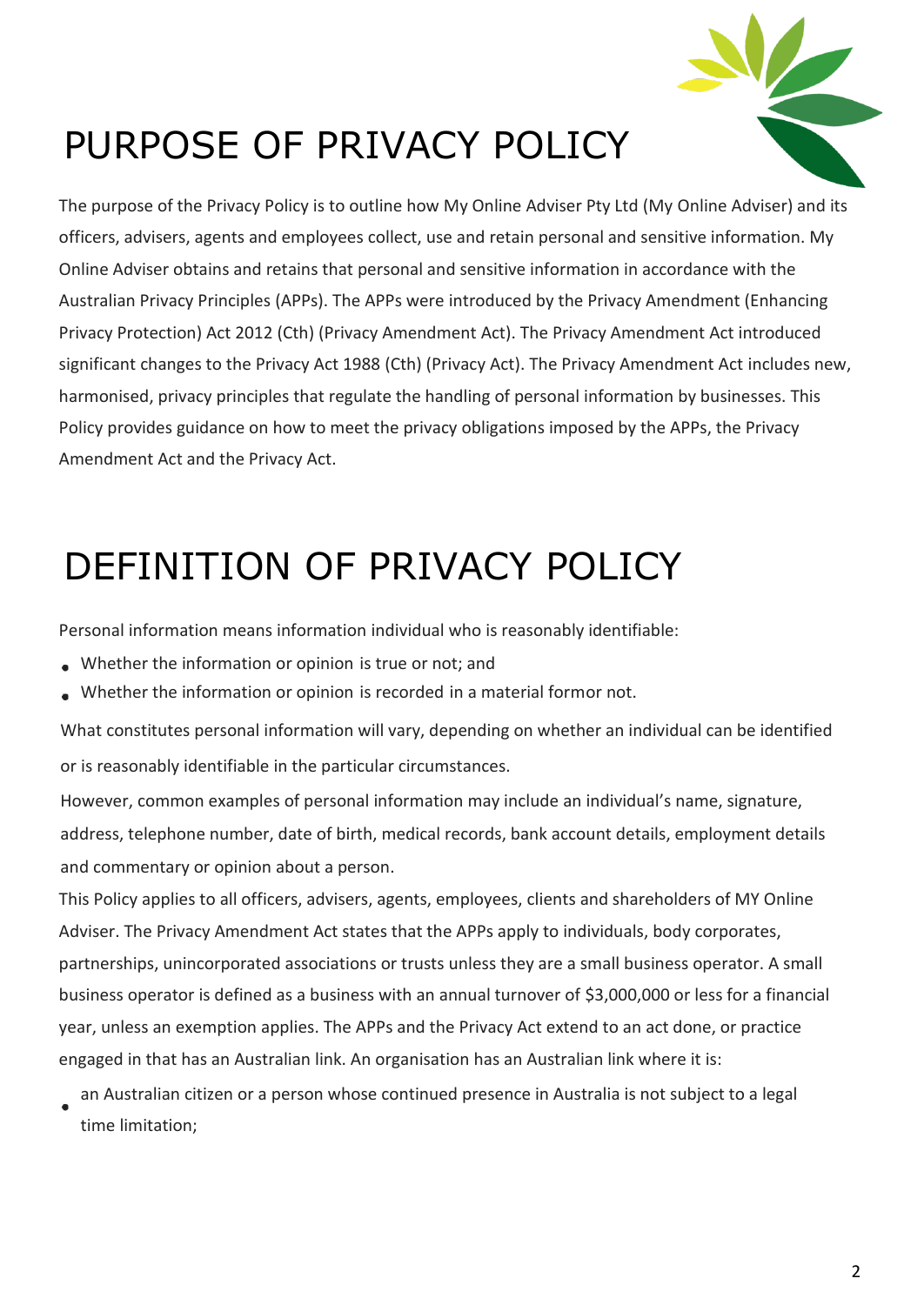

a partnership formed, or a trust created in Australia or an external

- Territory; a body corporate incorporated in Australia or an external
- Territory; or
- an unincorporated association that has its central management and control in Australia or an external territory.

Where an organisation does not fall within one of the above categories it will still have an Australian link where:

it carries on business in Australia or an external Territory; and the personal information was collected or held by the organisation or small business operator in Australia or an external Territory, either before or at the time of the act or practice.

We recognise that privacy is important. My Online Adviser includes any subsidiary companies. We are bound by, and committed to supporting, the APPs set out in the Privacy Amendment Act. The information set out below is largely a summary of the obligations under the APPs. For clarity, for the purposes of the Privacy Act,

or an opinion about an identified individual, or an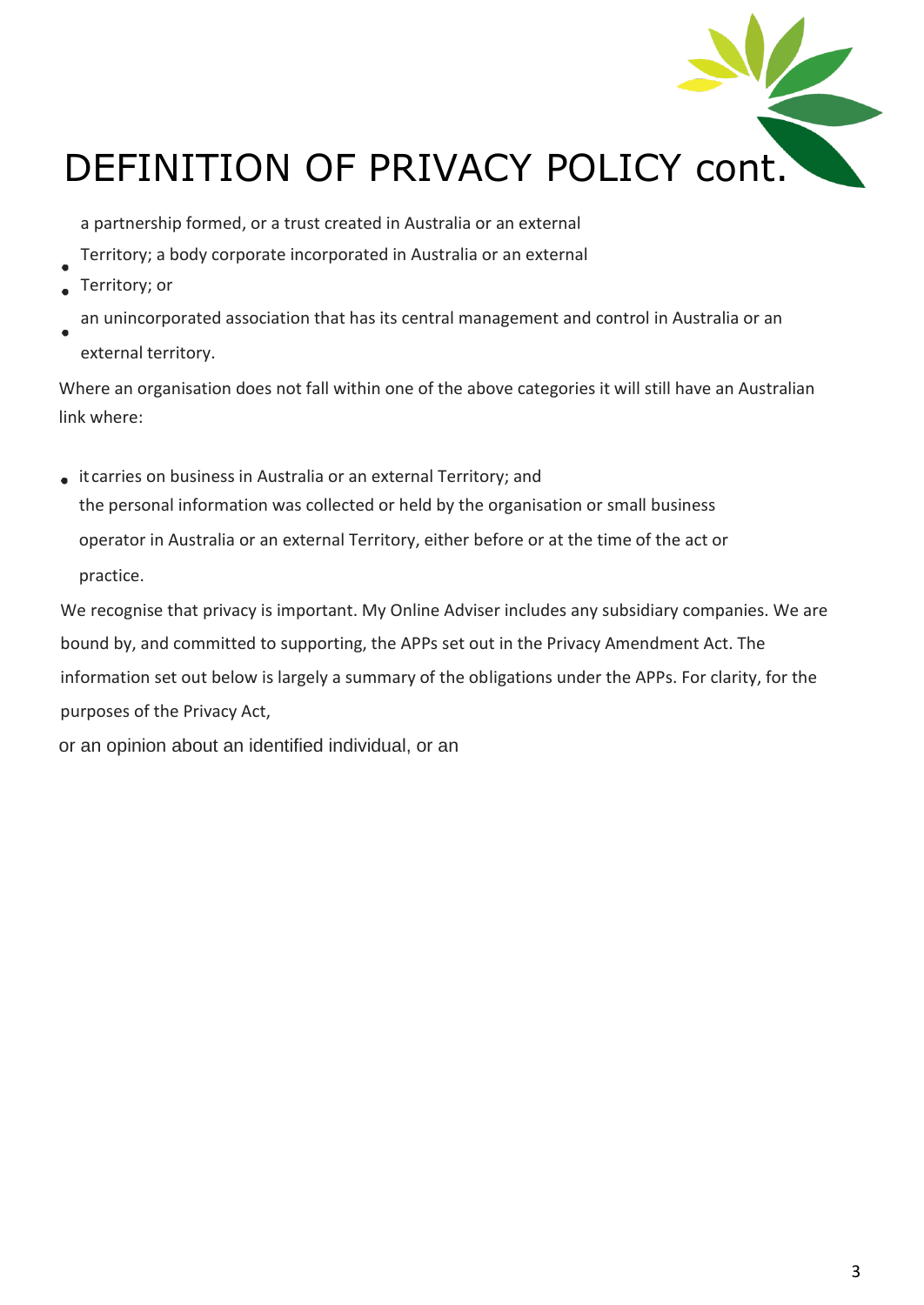

This Policy applies to all officers, advisers, agents, employees, clients and shareholders of My Online Adviser. The Privacy Amendment Act states that the APPs apply to individuals, body corporates, partnerships, unincorporated associations or trusts unless they are a small business operator. A small business operator is defined as a business with an annual turnover of \$3,000,000 or less for a financial year, unless an exemption applies. The APPs and the Privacy Act extend to an act done, or practice engaged in that has an Australian link. An organisation has an Australian link where it is:

an Australian citizen or a person whose continued presence in Australia is not subject to a legal time limitation;

a partnership formed, or a trust created in Australia or an external Territory;

a body corporate incorporated in Australia or an external Territory; or

an unincorporated association that has its central management and control in Australia or an external territory.

Where an organisation does not fall within one of the above categories it will still have an Australian link where:

it carries on business in Australia or an external Territory; and

the personal information was collected or held by the organisation or small business operator in Australia or an external Territory, either before or at the time of the act or practice.

#### OUR COMMITMENT

We recognise that privacy is important. My Online Adviser includes any subsidiary companies. We are bound by, and committed to supporting, the APPs set out in the Privacy Amendment Act. The information set out below is largely a summary of the obligations under the APPs. For clarity, for the purposes of the Privacy Act,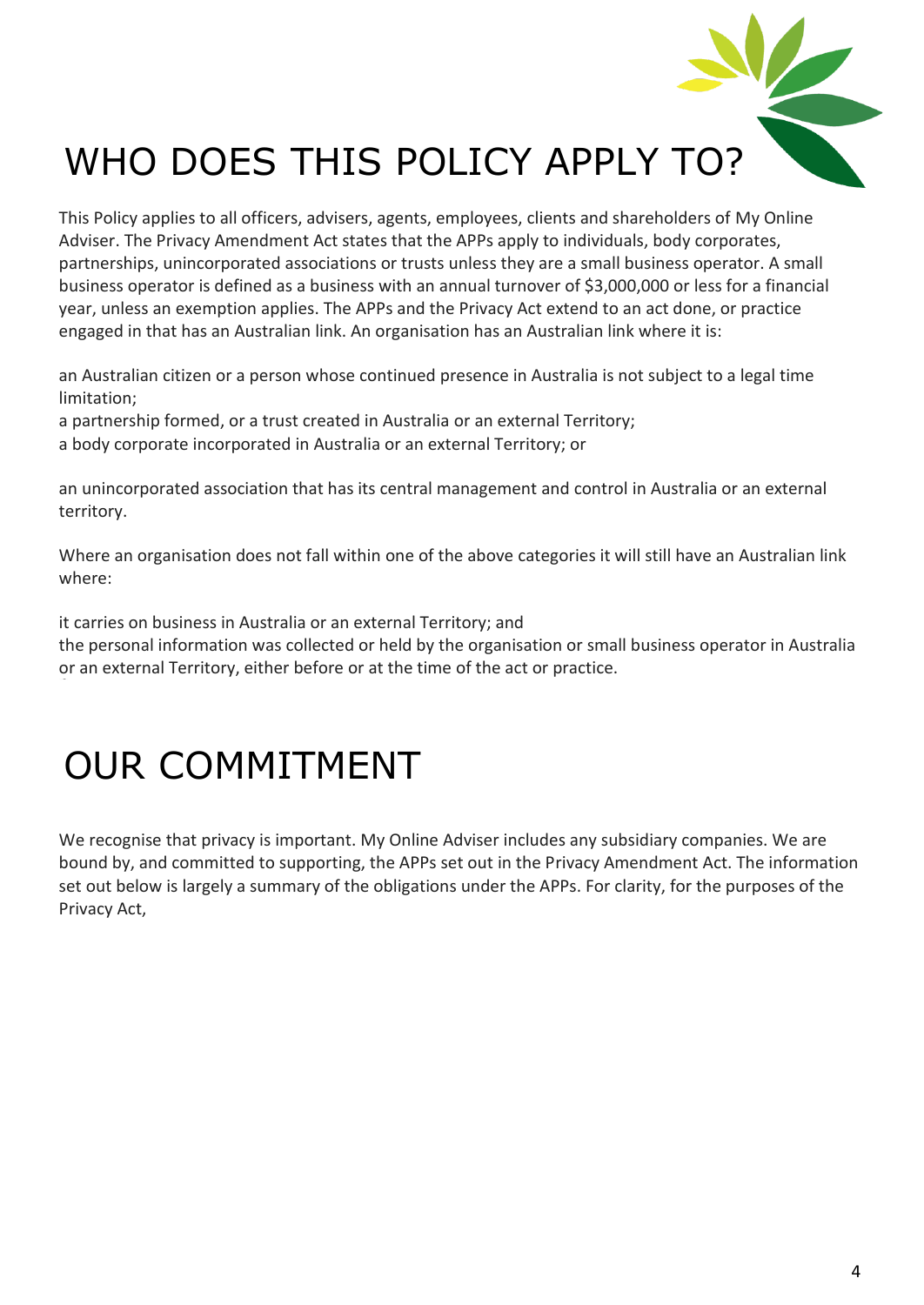

#### APP 1: OPEN AND TRANSPARENT MANAGEMENT OF PERSONAL INFORMATION

The object of APP 1 is 'to ensure that APP entities manage personal information in an open and transparent way'. APP 1 imposes three separate obligations, to:

- take reasonable steps to implement practices, procedures and systems that will ensure the entity complies with the APPs and any binding registered APP code, and is able to deal with related inquiries and complaints;
- have a clearly expressed and up-to-date APP Privacy Policy about how the entity manages personal information; and
- take reasonable steps to make its APP Privacy Policy available free of charge in an appropriate form
	- and, where requested, in a particular form.

In accordance withthe aboverequirements,it is the policyof My Online Adviser that:

- take reasonable steps to implement practices, procedures and systems that will ensure the entity
- complies with the APPs and any binding registered APP code, and is able to deal with related inquiries and complaints;
- have a clearly expressed and up-to-date APP Privacy Policy about how the entity manages personal information; and
- take reasonable steps to make its APP Privacy Policy available free of charge in an appropriate form and, where requested, in a particular form.

In accordance with the above requirements, it isthe policy of My Online Adviser that:

- all persons to whom this policy applies are required to inform themselves of their obligations under
- the APPs;
- My Online Adviser will make available training as and when required to ensure persons to whom this policy applies are aware of their obligations under the APPs;
- all clients of My Online Adviser, its advisers and agents are entitled to access their private information upon request;
- any complaints by clients in relation to the handling of their private information should be  $\bullet$ referred immediately to the Privacy Officer – Professional Standards;
- howMy Online Adviser manages private information will be set outin this policy; this policy will be freely available on any website operated by companies within My Online Adviser. Further, advisers and agents to whom this policy applies should also include a link to the policy on
- any website operated by them; and on request, clients are to have free access to this policy in any
- form requested, so long as it is practical to do so.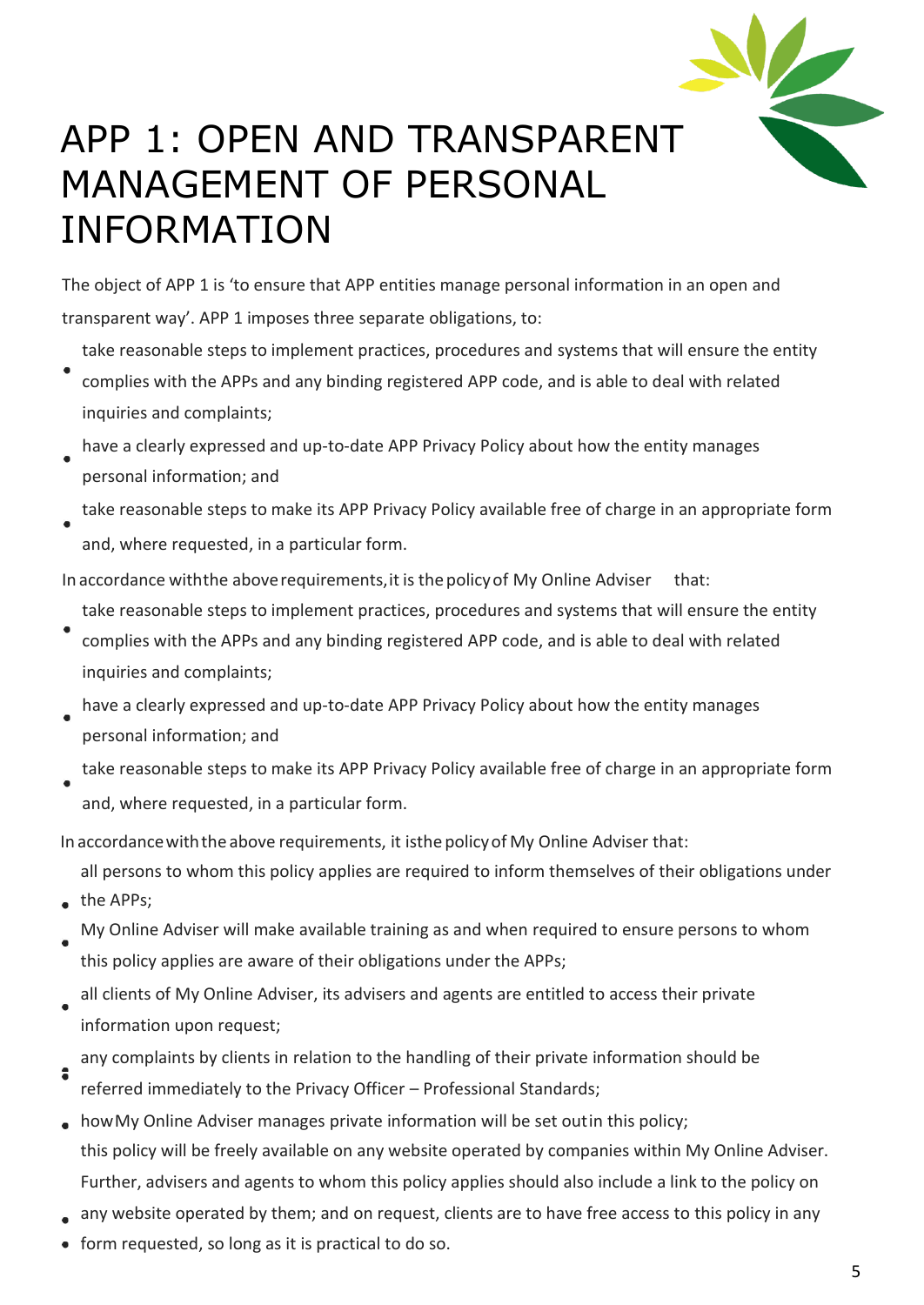

#### APP 1: OPEN AND TRANSPARENT MANAGEMENT OF PERSONAL INFORMATION *CONT.*

My Online Adviser, its advisers and agents may collect and hold personal information such as a person's name, address, date of birth, income, tax file number (TFN) and such other information that may be required from time to time in order to provide services to clients. This is collected directly from its clients and personal information is held by either companies within My Online Adviser or its advisers and agents. Any personal information held by My Online Adviser may be held in a number of ways, for example:

- hard copy;
- soft copy;or
- offsiteon electronicservers.

Any personal information collected by My Online Adviser is solely for the purpose of providing services to its clients and is not disclosed unless the disclosure is required in the performance of those services (for example, a financial adviser disclosing a client's information to a financial institution in order to place an investment on behalf of that client).

Any client may seek access to their personal information by contacting the appropriate company within My Online Adviser, or by contacting an adviser or agent of My Online Adviser directly. If a correction is required to that personal information the client may make that amendment by notifying the appropriate company within My Online Adviser, or by contacting an adviser or agent of My Online Adviser directly. If a client considers that a breach of the APPs has occurred they can direct their complaint to the Privacy Officer – Professional Standards.

The relevant contact details are: Privacy Officer – Professional Standards C/- My Online Adviser Pty Ltd m. PO Box 1715, Sunshine Plaza, QLD, 4558 e [ryan@myonlineadviser.com](mailto:ryan@myonlineadviser.com)

If a client is not satisfied with the outcome of their complaint they may lodge a complaint with the Office of the Australian Information Commissioner (OAIC). Further information is available from the OAIC's website at www.oaic.gov.au.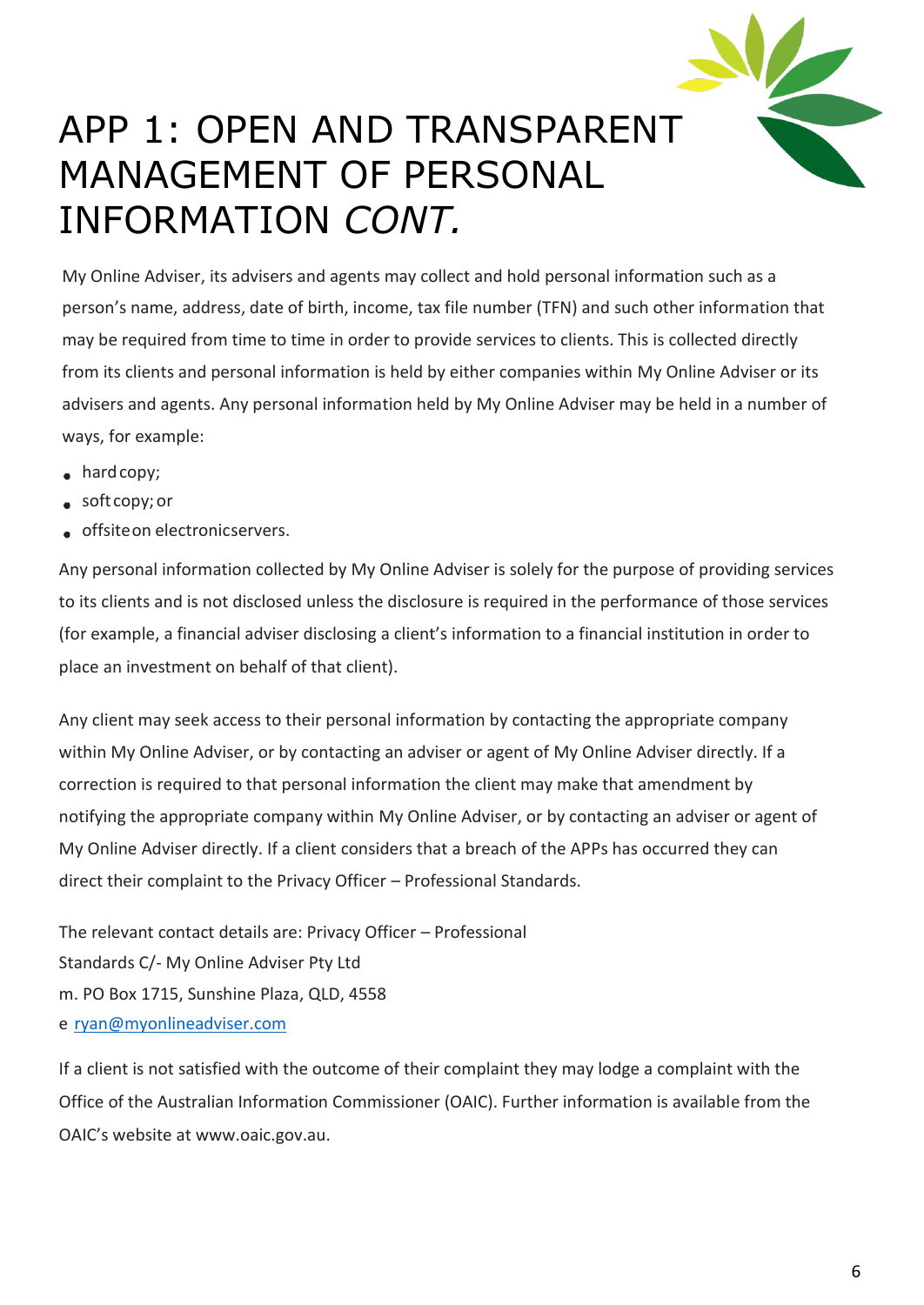

# APP 1: OPEN AND TRANSPARENT MANAGEMENT OF PERSONAL INFORMATION *CONT*

My Online Adviser will only disclose personal information of its clients to overseas recipients where such disclosure is required to give effect to the instructions of a client (for example, where a client receiving financial advice wishes to invest in overseas equities or to provide services to our clients, for example, paraplanning services). It is not practical to list all countries to which this information may be disclosed due to the variety of overseas financial services available to clients. My Online Adviser may only disclose personal information to its related entities where the disclosure is relevant to the provision of services to the client.

A copy of the My Online Adviser Privacy Policy is available free of charge upon request in either soft or hard copy form. A copy of the My Online Adviser Privacy Policy is also available on the My Online Adviser website: [www.myonlineadviser.com](http://www.myonlineadviser.com/)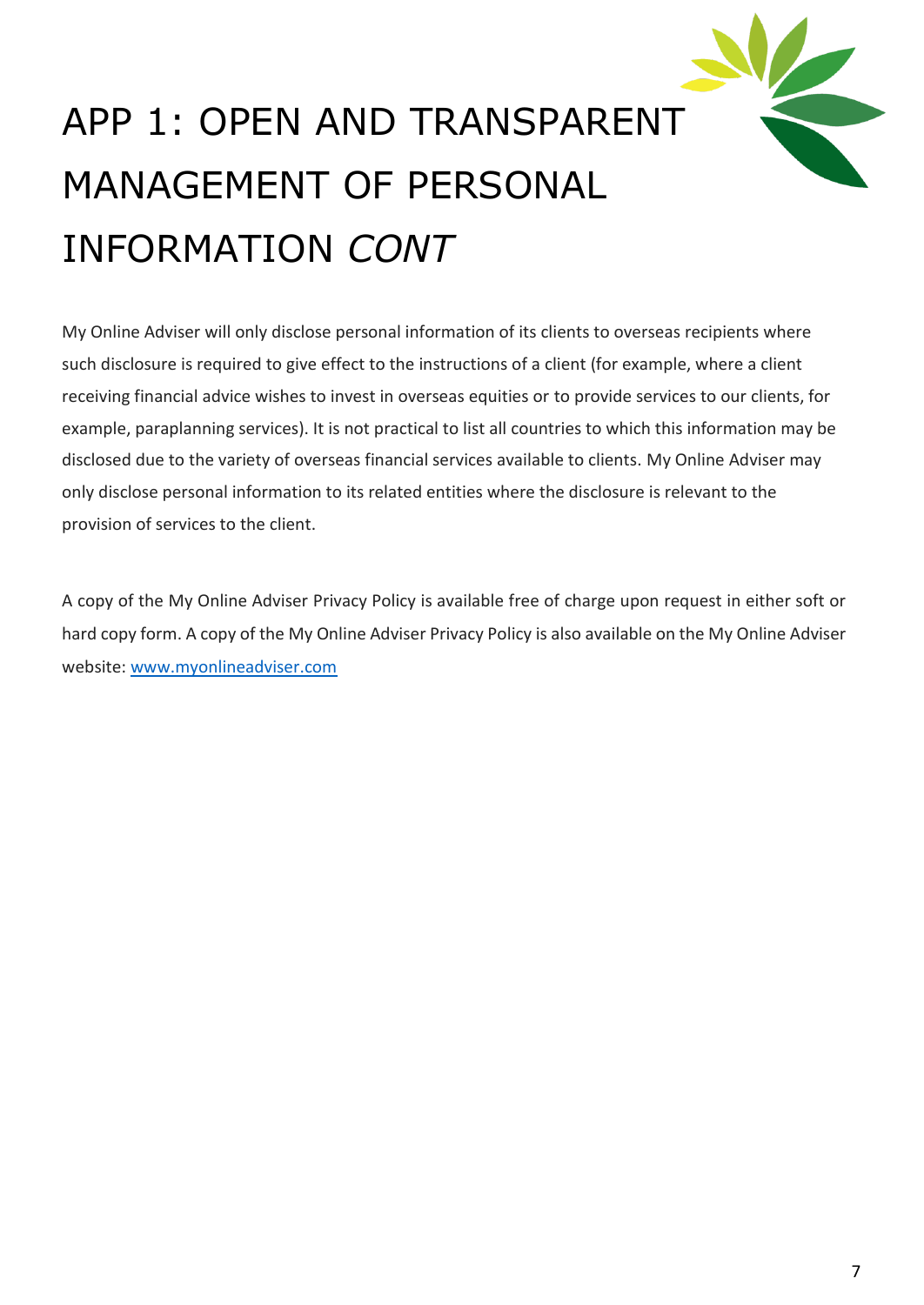

# APP 2: ANONYMITY AND PSEUDONYMITY

APP 2 provides that individuals must have the option of dealing anonymously or by pseudonym. However, those options are not required where:

- the entity is required or authorised by law or a court or tribunal order to deal with identifiable individuals; or
- itis impracticablefor the entityto deal withindividualswhohave not identifiedthemselves.

As the companies within My Online Adviser largely deal with clients in financial services, it is unlikely that it would be practical for services to be provided to those clients without them having identified themselves. Further, in most situations companies within My Online Adviser will be required under the terms of the Anti-Money Laundering and Counter-Terrorism Financing Act 2006 (Cth) (AML/CTF Act) to appropriately identify clients.

In instances where My Online Adviser has reason to believe that a person with whom they are dealing is not whom they claim to be, a suspicious matter report may be required to be lodged with AUSTRAC.

### APP 3: COLLECTION OF SOLICITED PERSONAL INFORMATION

APP 3 outlines when you may collect solicited personal information. My Online Adviser is required to only collect personal information that is reasonably necessary for one or more of its functions. As outlined in clause 5.0 above, it is anticipated that personal information will be required to be collected due to the financial services provided by My Online Adviser or companies related to it. Information such as name, date of birth, address, income, TFN and other personal information will often be required for services such as:

- Financial advice;
- Mortgage broking;  $\bullet$
- insurance;
- financial product management; and
- othermiscellaneousfinancialservices.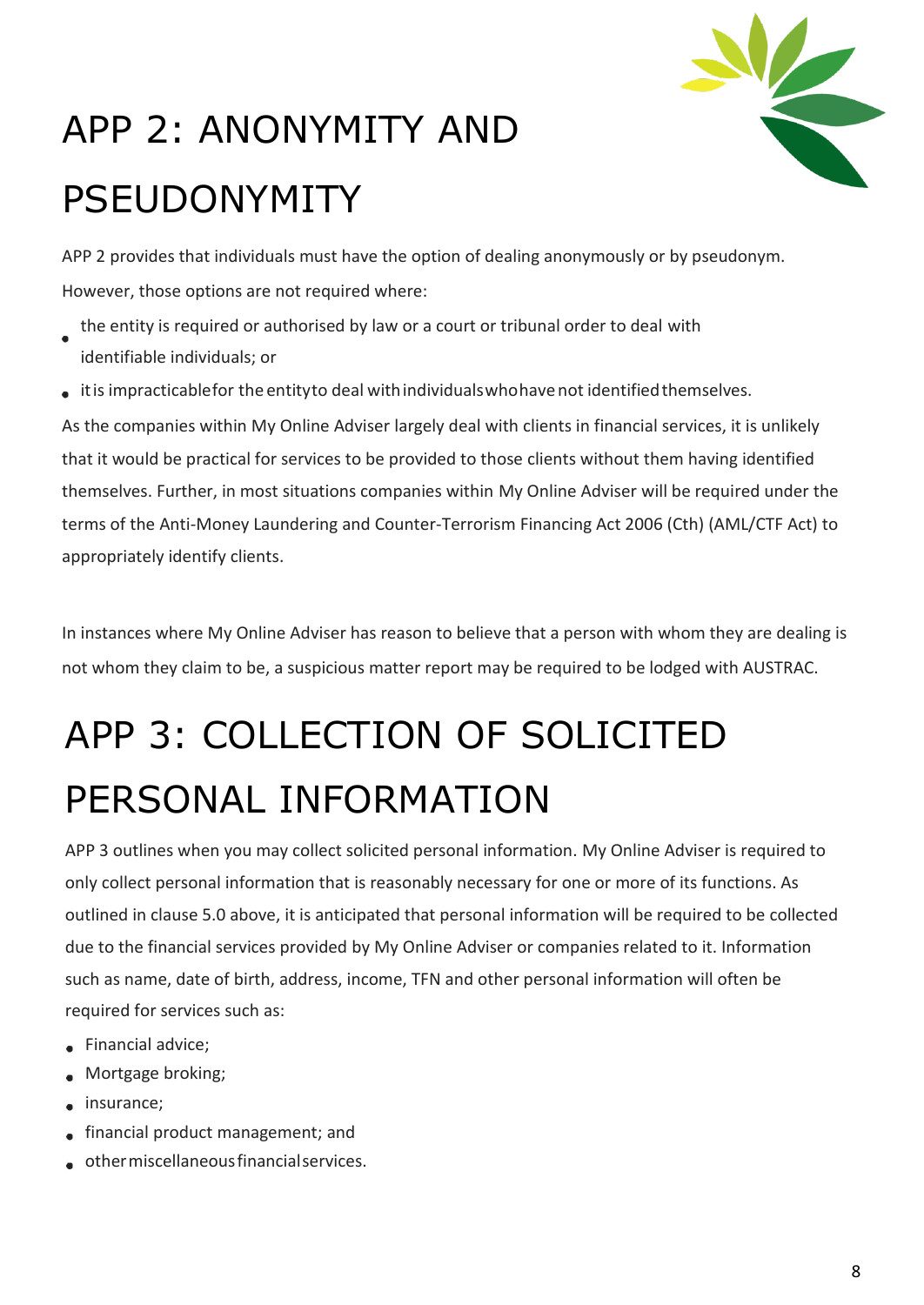

Where personal information is required to be obtained from clients in order for them to be provided services from companies related to My Online Adviser, those clients must consent to the collection of their personal information.

Personal information must only be collected by lawful and fair means. My Online Adviser must collect personal information about an individual only from the individual, unless it is unreasonable or impractical to do so.

Under APP 3 My Online Adviser must have the client's consent to the collection of their personal information.

Sensitive information should be treated with a higher level of protection than personal information. My Online Adviser must not collect sensitive information about an individual unless the individual consents to the collection of information and the information is necessary for the performance of a particular function or service.

For example, the HIV status of a person and/or their sexual preference may be required to be collected and in this case consent must be obtained from the client as this may be directly relevant to the recommendation of insurance advice. The product provider's insurance application generally includes a declaration that covers consent of sensitive and personal information.

Sensitive information (according to the Privacy Act) includes but is not limited to:

- Racial or ethnic origin;
- Political opinions;
- Membership of a political association;
- Religious beliefs or affiliations;
- Philosophical beliefs;
- Membership of a professional or trade association;
- Membership of a trade union;
- Sexual orientation or practices; or
- Criminal record.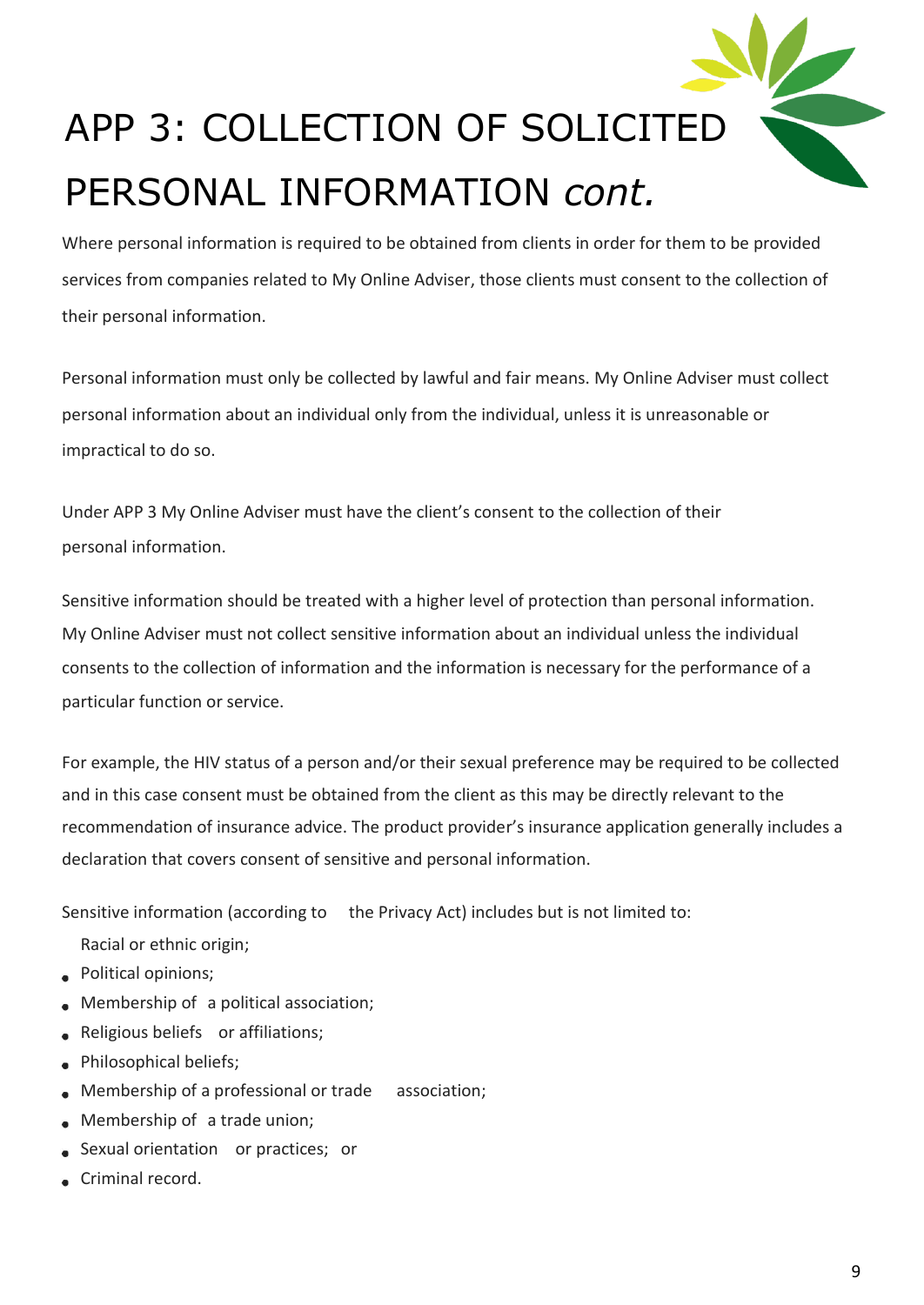

APP 4 outlines the steps that must be taken if unsolicited personal information is received. This means that information has been received where an APP entity took no active steps to collect the information. If My Online Adviser or its advisers and agents collects any unsolicited personal information it should promptly assess whether that information could have been obtained in accordance with APP 3. If the information could not have been obtained under APP 3 (for example, a client provides extra information that would not normally be required without being prompted to do so) then steps must be taken to destroy or de-identify the information as soon as practicable, if it is lawful and reasonable to do so. If the information could have been collected in accordance with clause 6.0 then it should be dealt with in accordance with APPs 5 – 13. Please see below for details.

### APP 5: NOTIFICATION OF THE COLLECTION OF PERSONAL INFORMATION

If personal information about an individual is collected then reasonable steps must be taken to notify the individual, or otherwise ensure that the individual is aware of certain matters.

- theidentity and contact details of who collected the information;
- thefact and circumstances of collection;
- whether the collection is required or authorised by law;
- thepurposes of collection;
- theconsequencesif personal information is not collected;
- theusual disclosures of personal information of the kind collected by the entity;  $\bullet$
- information about the privacy policy and information on how they can access the personal information and seek a correction (if required); and
- whether it is likely that personal information will be disclosed to overseas recipients,
- and if practicable, the countries where they are located.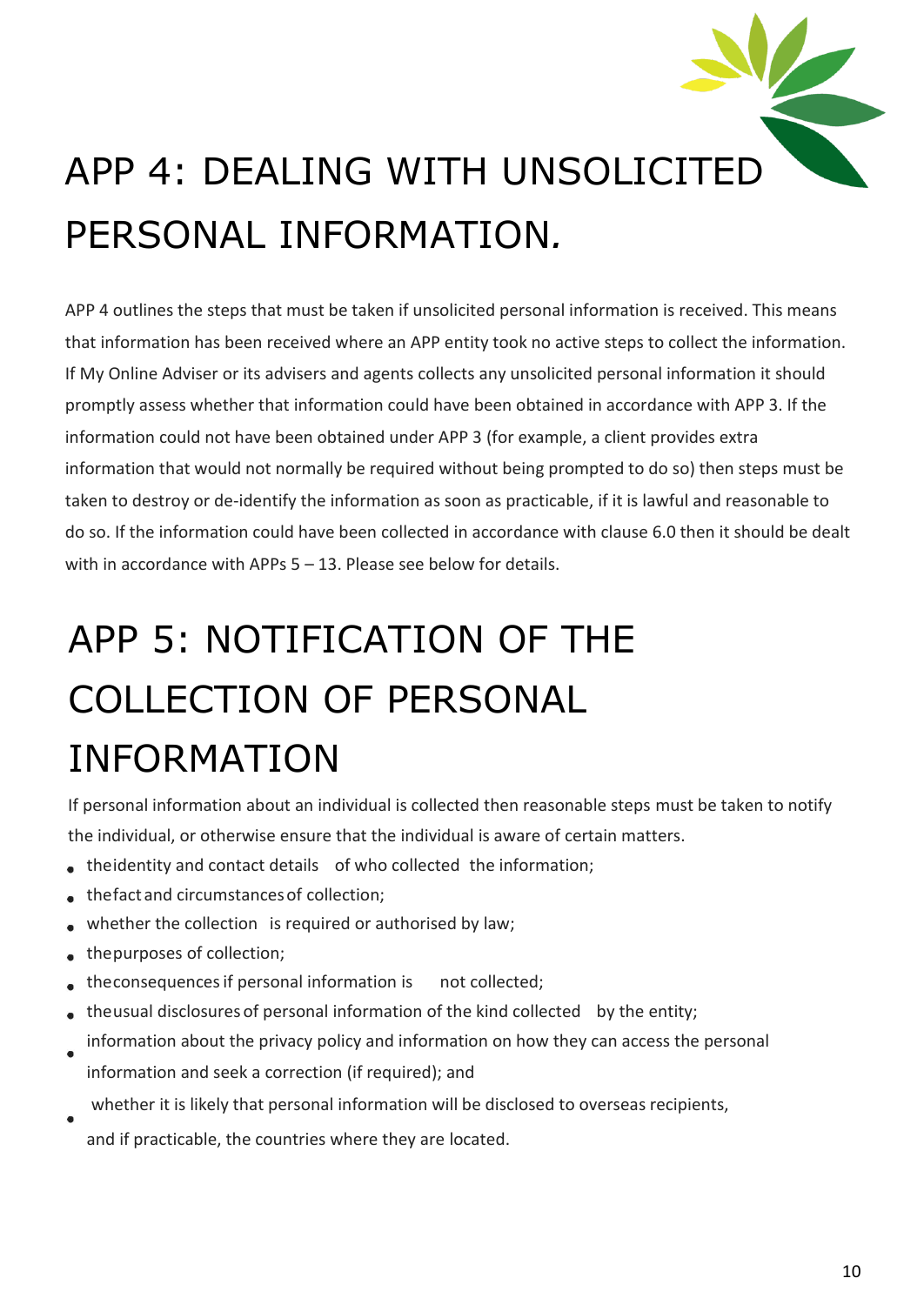

## APP 6: USE OR DISCLOSURE OF PERSONAL INFORMATION

If information has been collected for a primary purpose, the entity must not use or disclose the information for another purpose unless: the person consents to the use or disclosure of the information; or one of the exceptions below applies: An exception applies in relation to the use or disclosure of personal information about an individual if:

- the client would reasonably expect My Online Adviser to use or disclose the information for the secondary purpose and the secondary purpose is:
- i.if the information is sensitive information—directly related to the primary purpose; or
- ii.ifthe information is not sensitive information—related to the primary purpose of collection; or
- the use or disclosure of the information is required or authorised by or under an Australian law or a court/tribunal order; or
- a permitted general situation 1 exists in relation to the use or disclosure of the information by My Online Adviser; or

a permitted health situation 2 exists in relation to the use or disclosure of the information by the

entity; or

My Online Adviser reasonably believes that the secondary use or disclosure of the information is reasonably necessary for one or more enforcement related activities conducted by, or on behalf of, an enforcement body such as ASIC.

If My Online Adviser or its advisers and agents seek to disclose personal information, for any other reason than the primary reason it was collected, then they must first contact the Professional Standards department to have such disclosure authorised.

If My Online Adviser uses or discloses information under the above listed exceptions, then it must make a written note of the use or disclosure.

In the event that My Online Adviser (e.g. an adviser) collects personal information and provides it to a related body corporate (e.g. outsourced paraplanning service); then the paraplanning service's primary purpose for collecting information will be treated as the same primary purpose as the adviser.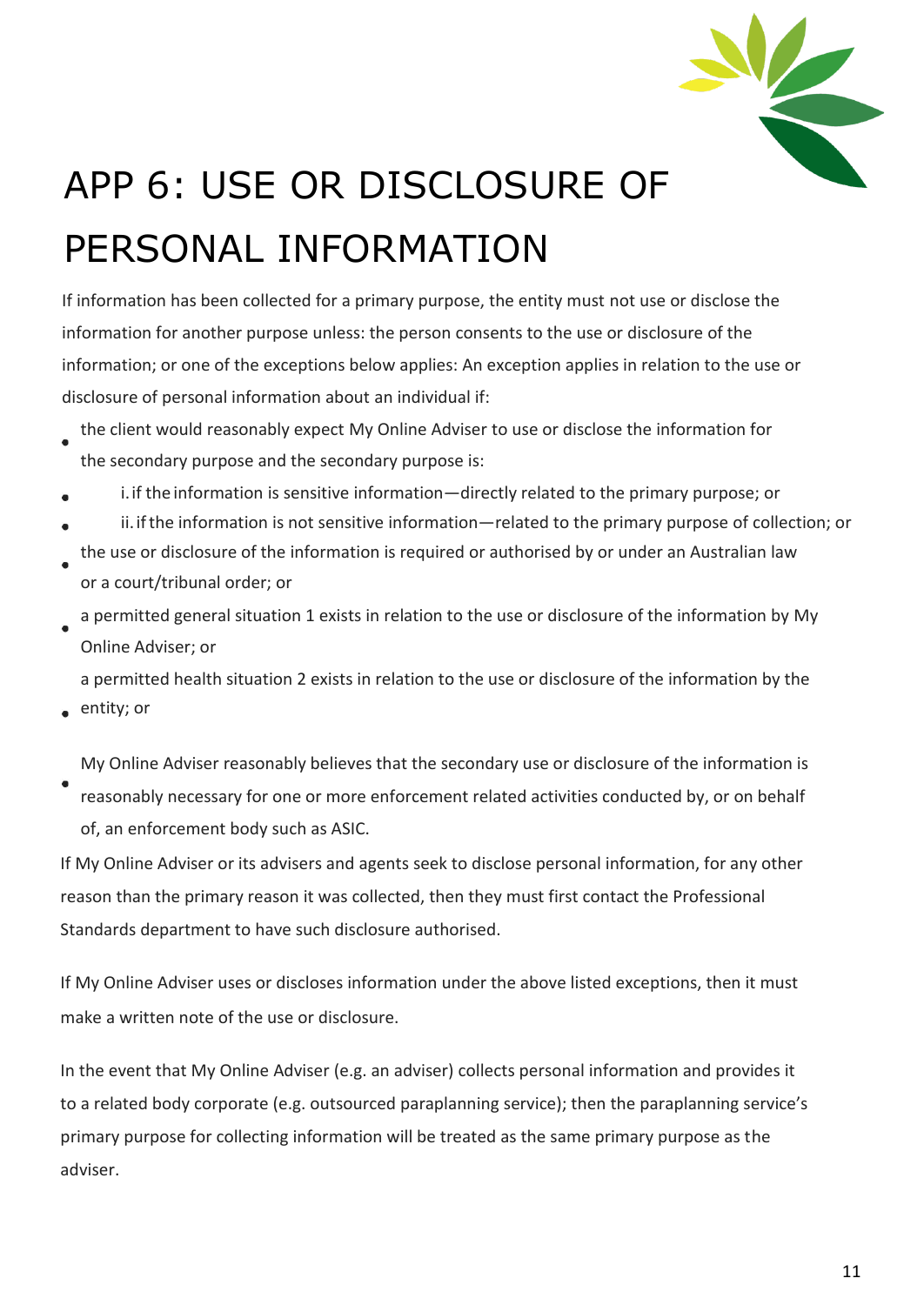

#### APP 7: DIRECT MARKETING

If personal information about an individual is held, that information must not be disclosed for the purpose of direct marketing. There are exceptions where My Online Adviser and its members may use personal information for direct marketing (other than sensitive information) when:

the individual would reasonably expect My Online Adviser to use or disclose the information for that purpose;

My Online Adviser and its members provides a simple means by which the individual may request to

- opt-out of receiving direct marketing communications from the organisation; and the individual has
- not made an opt-out request in the past.

My Online Adviser may use personal information for the purposes of direct marketing where an individual may not have reasonably expected the use of that information; however the individual must provide consent. My Online Adviser and its members will ensure that any direct marketing communications include a prominent statement that the individual may make a request to opt-out of receiving direct.

*E: A permitted general situation is a defined under section 16A of the Privacy Act Cth 1988 F: A permitted general health situation is defined under section 16B of the Privacy Act Cth 1988*

Marketing communications or My Online Adviser will draw the individual's attention to the fact that they may make a request to opt-out of receiving direct marketing communications. My Online Adviser may disclose sensitive information about an individual for the purposes of direct marketing if the individual has consented to the use or disclosure of the information for that purpose. An individual may request not to receive direct marketing communications from My Online Adviser

Any client of My Online Adviser or its advisers and agents may opt-out of receiving any direct marketing materials by contacting:

*Privacy Officer – Professional Standards C/- My Online Adviser Pty Ltd m. PO Box 1715, Sunshine Plaza, QLD, 4558 E: ryan@myonlineadviser.com*

Where My Online Adviser, (e.g. an adviser) uses or discloses personal information about an individual, for the purposes of direct marketing or for the purpose of facilitating direct marketing by another organisation (e.g. a mailing house). The individual may make a request not to use or disclose their personal information, (for the purpose of direct marketing communications) from either the adviser or the mailing house, depending on who provided that information.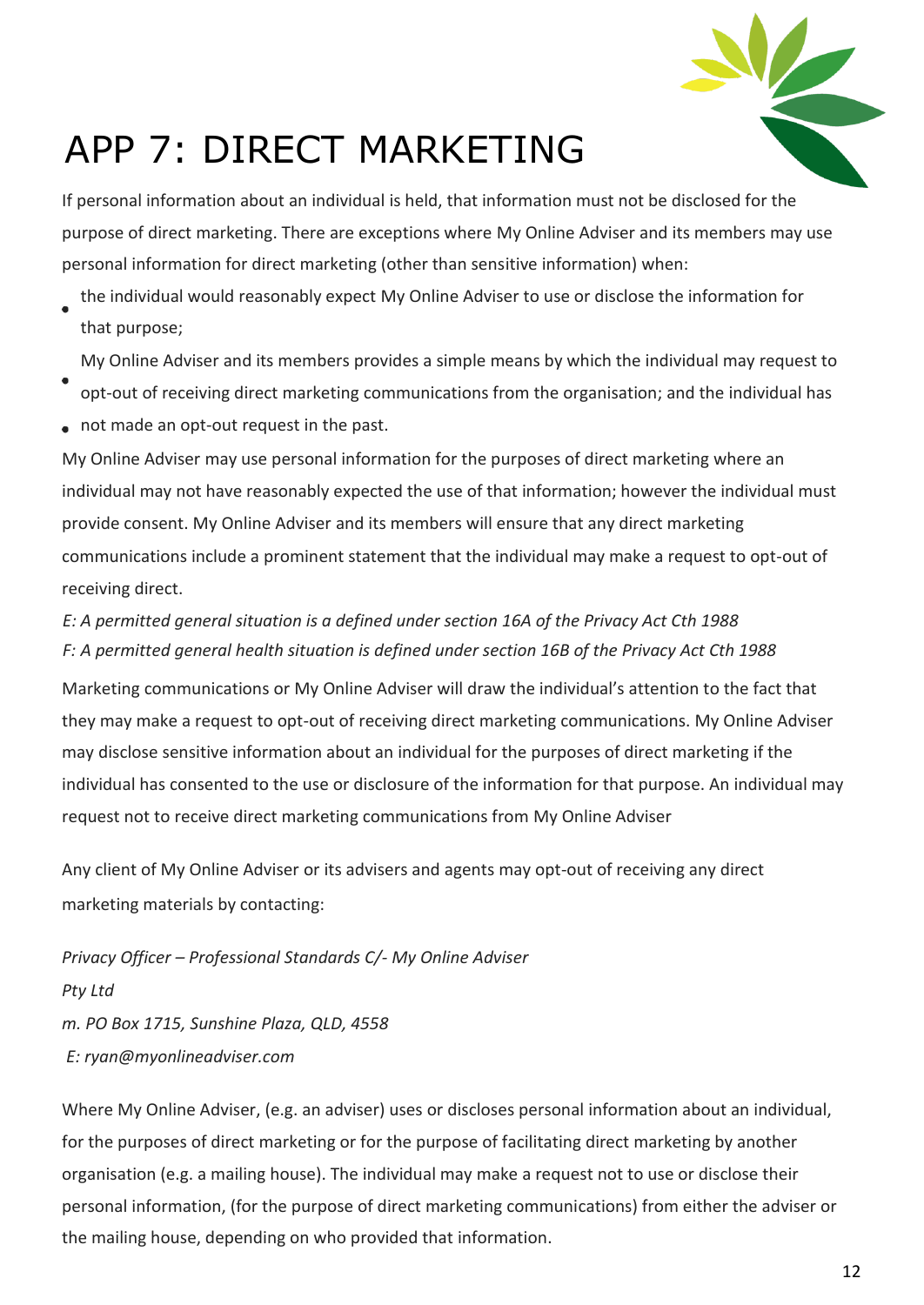

### APP 7: DIRECT MARKETING *cont.*

Based on the above scenario an individual may make a request to the adviser to provide its source of the information within a reasonable period, unless it is impracticable or unreasonable to do so. In addition, where an individual makes a request to not receive direct marketing communications, My Online Adviser must not charge the individual for the making of or giving effect to the request to optout and must carry out this request within a reasonable period of time. This Privacy Principle does not apply to the extent that any of the following apply:

- theDo Not Call Register Act 2006
- theSpam Act 2003
- any other Act of the Commonwealth, or a Norfolk Island enactment, prescribedby the regulations

### APP 8: CROSS-BORDER DISCLOSURE OF PERSONAL INFORMATION

There are obligations under the APPs to ensure that personal information is not transferred to another country. It is the policy of My Online Adviser that no personal information should be transferred outside of Australia without the client's prior approval. My Online Adviser may engage third party service providers to assist in the provision of products or services.

Some services may require disclosure of personal information to service providers outside Australia including the Philippines. The purpose of such disclosure is to facilitate the provision of services including the preparation of financial advice documents for My Online Adviser and Professional Investment Services, or other relevant CAF Group entities.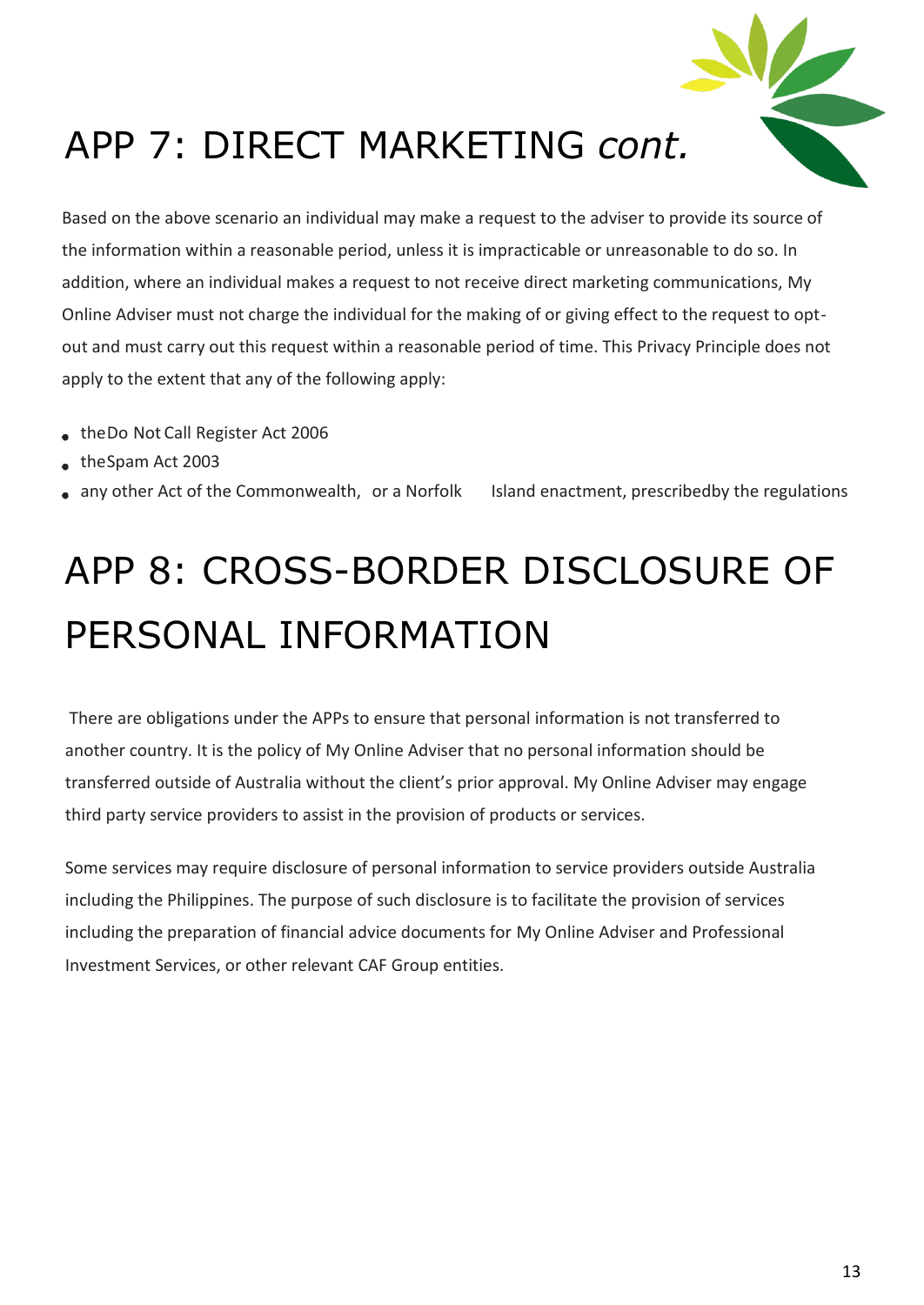

# APP 8: CROSS-BORDER DISCLOSURE OF PERSONAL INFORMATION cont.

There are obligations under the APPs to ensure that personal information is not transferred to another country. It is the policy of My Online Adviser that no personal information should be transferred outside of Australia without the client's prior approval.

My Online Adviser may engage third party service providers to assist in the provision of products or services. Some services may require disclosure of personal information to service providers outside Australia including the Philippines.

The purpose of such disclosure is to facilitate the provision of services including the preparation of financial advice documents for My Online Adviser and Professional Investment Services, or other relevant CAF Group entities. Some My Online Adviser advisers may elect to enter into their own outsourcing arrangements to countries other than the Philippines.

If so, the advisers concerned will disclose these arrangements separately to their clients and take reasonable steps to ensure that the overseas recipient (service provider) does not breach the APP, unless the overseas recipient is subject to substantially similar laws to the APP which protect the information.

Information can be provided to an overseas recipient if My Online Adviser expressly informs the individual and the individual consents to that disclosure.

My Online Adviser will provide information to an overseas recipient if the disclosure is required or authorised under Australian law or if a permitted general situation exists.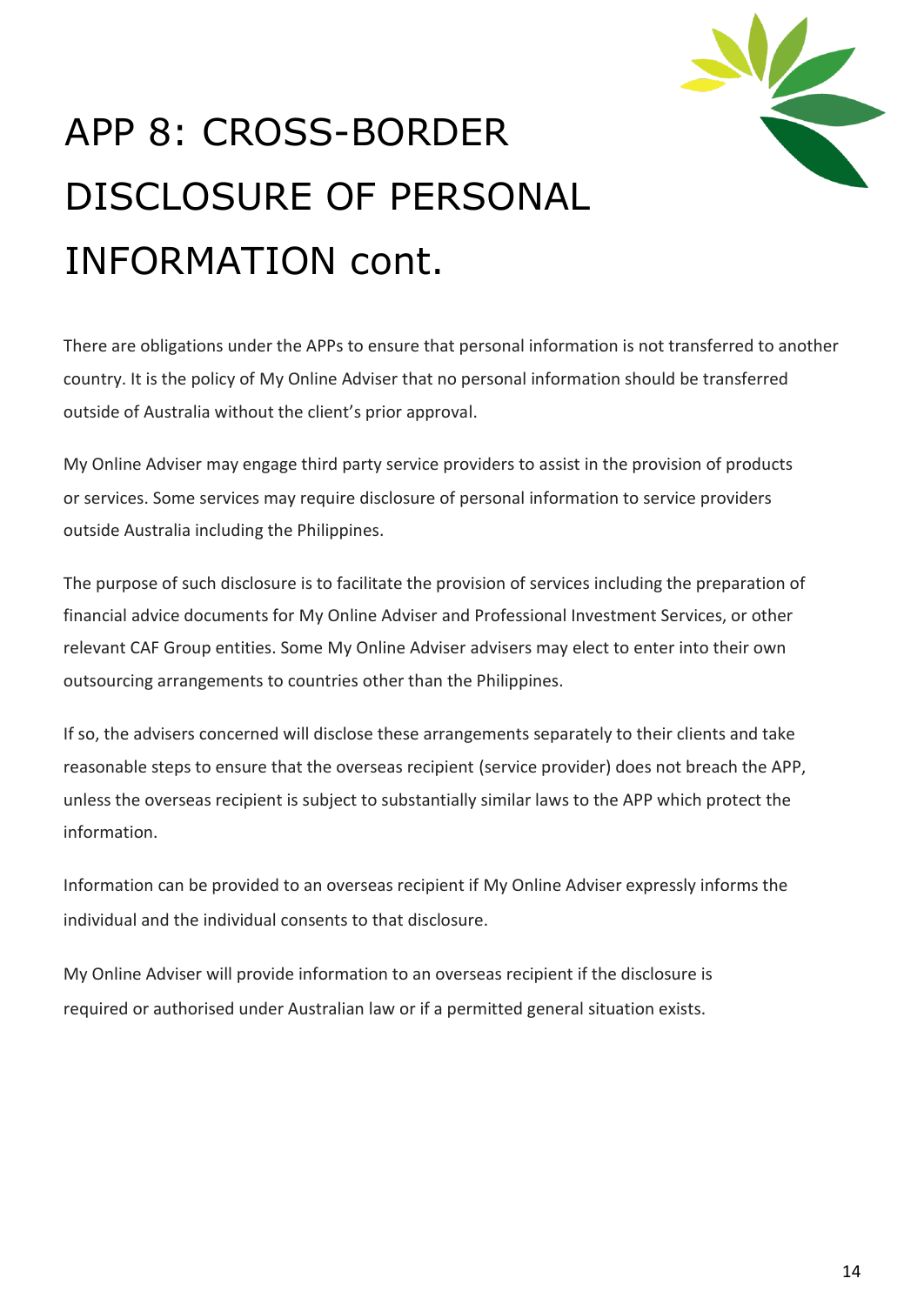

# APP 9: ADOPTING, USE OR DISCLOSURE OF GOVERNEMNT RELATED IDENTIFIERS

My Online Adviser and its members must not adopt a government related identifier, such as a tax file number, as its own. Practically, this means that My Online Adviser could not for example, use a tax file number as a client reference for filing purposes. Further, unless permitted My Online Adviser must not disclose a government related identifier to a third party.

## APP 10: QUALITY OF PERSONAL INFORMATION

As part of the obligations under the APPs, My Online Adviser should take steps to ensure that all personal data collected is accurate, up to date and complete. Therefore, My Online Adviser or its advisers and agents should seek to regularly update the personal information of its clients.

## APP 11: SECURITY OF PERSONAL INFORMATION

My Online Adviser and its members should take reasonable steps to ensure the security of all client personal information. What these reasonable steps will be will vary depending on the situation. However, some practical steps that may be applicable are:

- Personal information stored on a computer or hard drive that is password protected and not available on a public network.
- Personal information stored in hard copy that is kept in a lockable cabinet.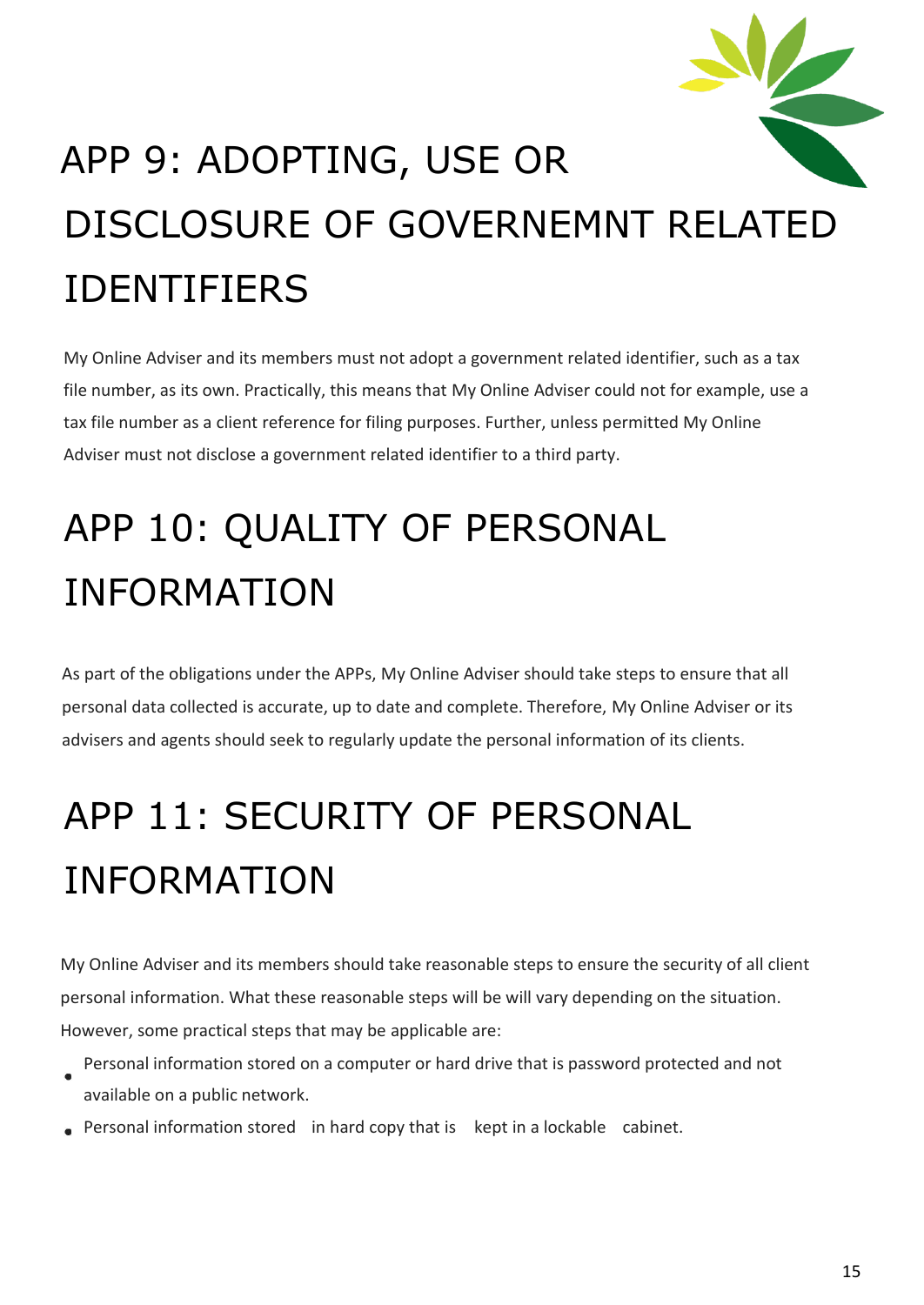

# APP 11: SECURITY OF PERSONAL INFORMATION cont.

Further, if personal information has been obtained, it should be destroyed or de-identified once it is no longer required. Please note that there are certain obligations imposed that require client information to be retained for a certain period of time. You should contact Professional Standards if you have any queries as to how long personal information should be retained. My Online Adviser should take reasonable steps to prevent misuse, interference, loss, unauthorised access, unauthorised modification or disclosure of personal information.

## APP 12: ACCESS TO AND CORRECTION OF PERSONAL INFORMATION

If My Online Adviser, or its advisers and agents hold personal information about an individual, then on request by the individual they must give access to that information. There are exceptions to the above rule, such as whether disclosing that information would post a serious threat to the individual or if giving access would be unlawful. However, My Online Adviser is not required to give an individual access to the personal information if:

- it reasonably believes that giving access would pose a serious threat to the life, health or safety of any individual, or to public health or public safety;
- access would have an unreasonable impact on the privacy of other
- individuals; the request for access is frivolous or vexatious;
- the information relates to existing or anticipated legal proceedings between the entity and the individual and would not be accessible by the process of discovery in those proceedings; giving access would reveal the intentions of the entity in relation to negotiations with the
- individual in such a way to prejudice those negotiations;
- giving access would be unlawful;
- denying accessis required or authorised by Australian law or a court;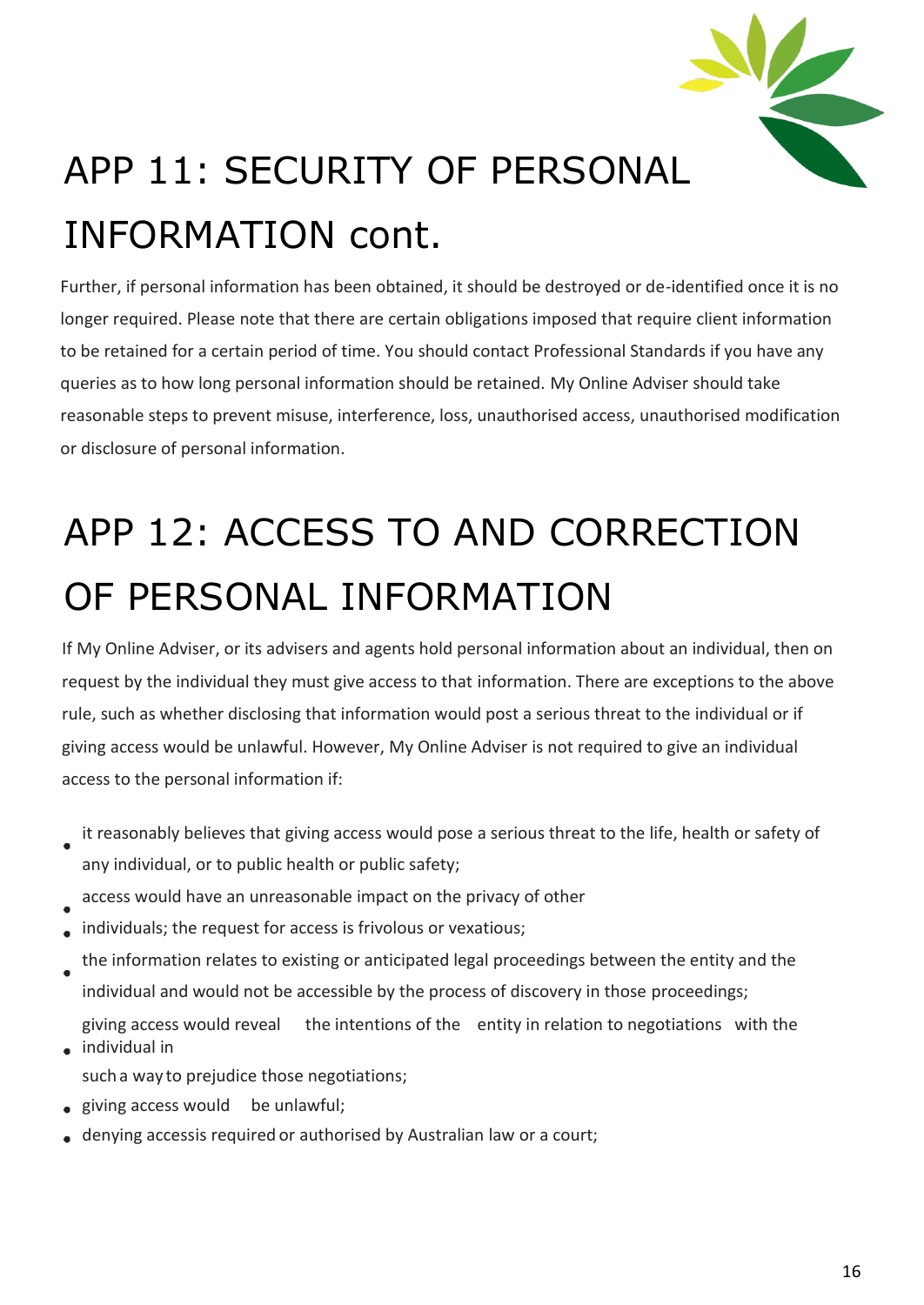

## APP 12: ACCESS TO AND CORRECTION OF PERSONAL INFORMATION cont.

- there is reason to suspect that unlawful activity or misconduct has been engaged in and giving access would prejudice taking appropriate action;
- giving access would prejudice enforcement activities by an enforcement body; or giving access would reveal evaluative information generated within the entity in connection
- with a commercially sensitive information process.

If My Online Adviser or its members receives a request to access personal information, My Online Adviser must respond to that request within a reasonable timeframe. An access charge may be applied to personal information however it must not be excessive and must not apply to the making of the request. If access to personal information is refused then the individual must be informed in writing that sets out why access was refused and how an individual is able to lodge a complaint about the refusal.

### APP 13: CORRECTION OF PERSONAL INFORMATION

Ifpersonal informationis held andeither:

- It is apparent that the information is inaccurate, out of date, incomplete, irrelevant or
- misleading; or The individual requests the entity to correct the information;

Any request to correct information should be dealt with within a reasonable period after the request was made. My Online Adviser and its members should also take reasonable steps to ensure that any personal information held by third parties (provided by My Online Adviser) is also corrected. If a request to correct personal information is refused then the individual must be informed in writing that sets out why it was refused and how an individual is able to lodge a complaint about the refusal.

If My Online Adviser receives a request to correct personal information, My Online Adviser must respond to that request within a reasonable timeframe.